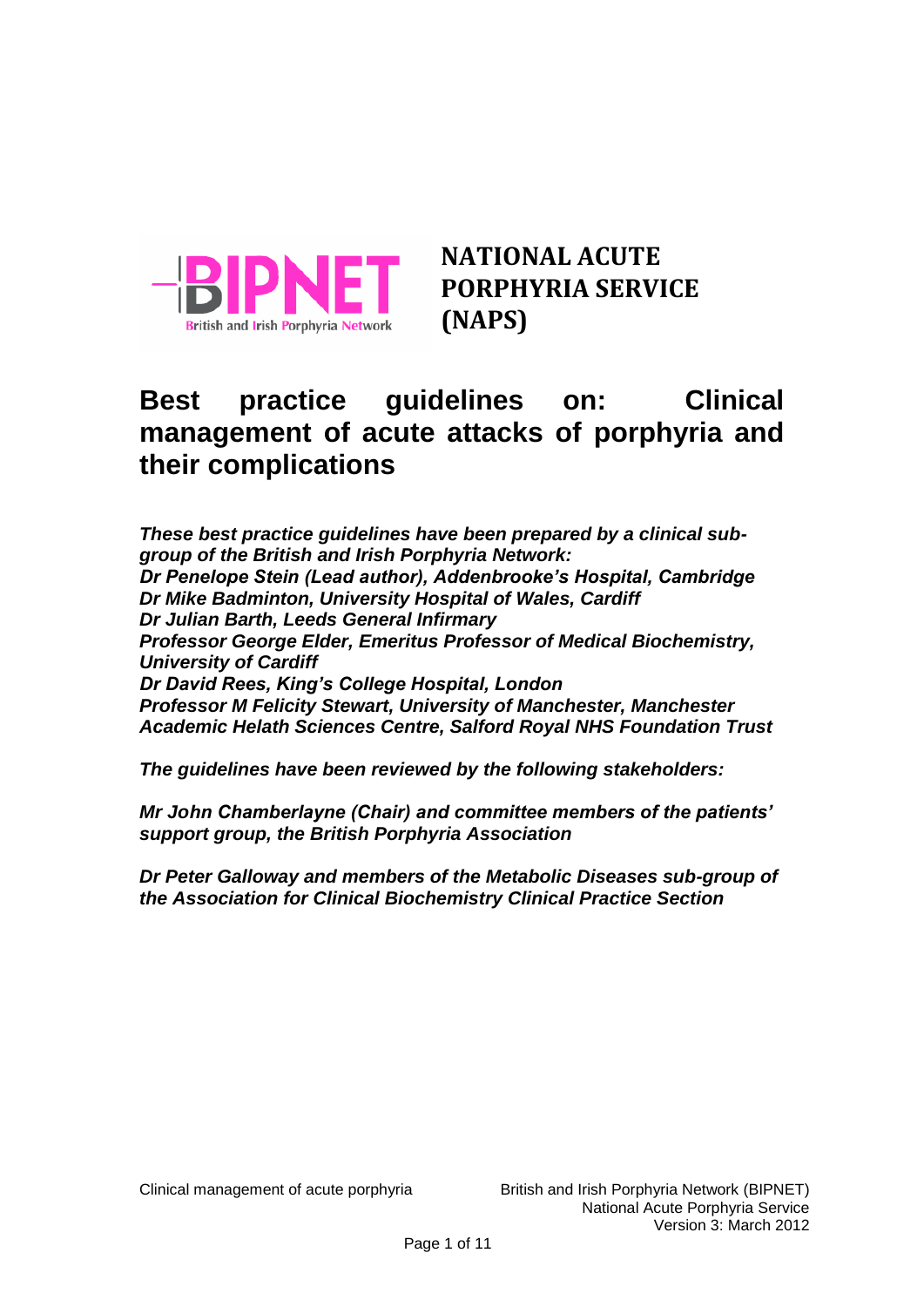# **THE BRITISH AND IRISH PORPHYRIA NETWORK (BIPNET)**

# **Best practice guidelines on: Clinical management of acute attacks of porphyria and their complications**

## **1. Acute attacks**

## **Clinical assessment**:

Acute attacks of porphyria may occur in acute intermittent porphyria (AIP), variegate porphyria (VP) and hereditary coproporphyria (HCP). They are most common in young adults, and extremely rare before puberty. Females are more often affected than males. Patients are typically well between attacks. ALA dehydratase deficiency porphyria (ADP) is a very rare autosomal recessive porphyria; no cases have yet been described in the United Kingdom.

Clinical features during an attack:

- Abdominal pain severe, poorly localised. Pain can also affect back, legs and other sites.
- Nausea, vomiting, constipation
- Dark urine colour darkens to orange or red on exposure to light.
- Hypertension, tachycardia, and rarely, arrhythmias.
- Agitation, insomnia, confusion, psychosis with hallucinations and unusual behaviour.
- Convulsions frequently associated with hyponatraemia.
- Peripheral motor neuropathy may progress to flaccid paralysis, respiratory insufficiency, difficulty swallowing, urinary retention or incontinence
- Hyponatraemia
- Bullous skin lesions may be present during an acute of VP (about 50% of patients) or HCP (less than 20% of patients). Skin lesions do not occur in AIP.

Precipitating factors:

- Unsafe drugs typically newly prescribed medication, including antibiotics, oral contraception, anticonvulsants. For information about drug safety in acute porphyria contact the Welsh Medicines Information Centre (see below).
- Alcohol
- Reduction in calorie intake e.g. fasting, dieting, gastrointestinal upset.
- Altered sex hormone balance, especially increased progesterone. Attacks in women are more frequent in the luteal phase of the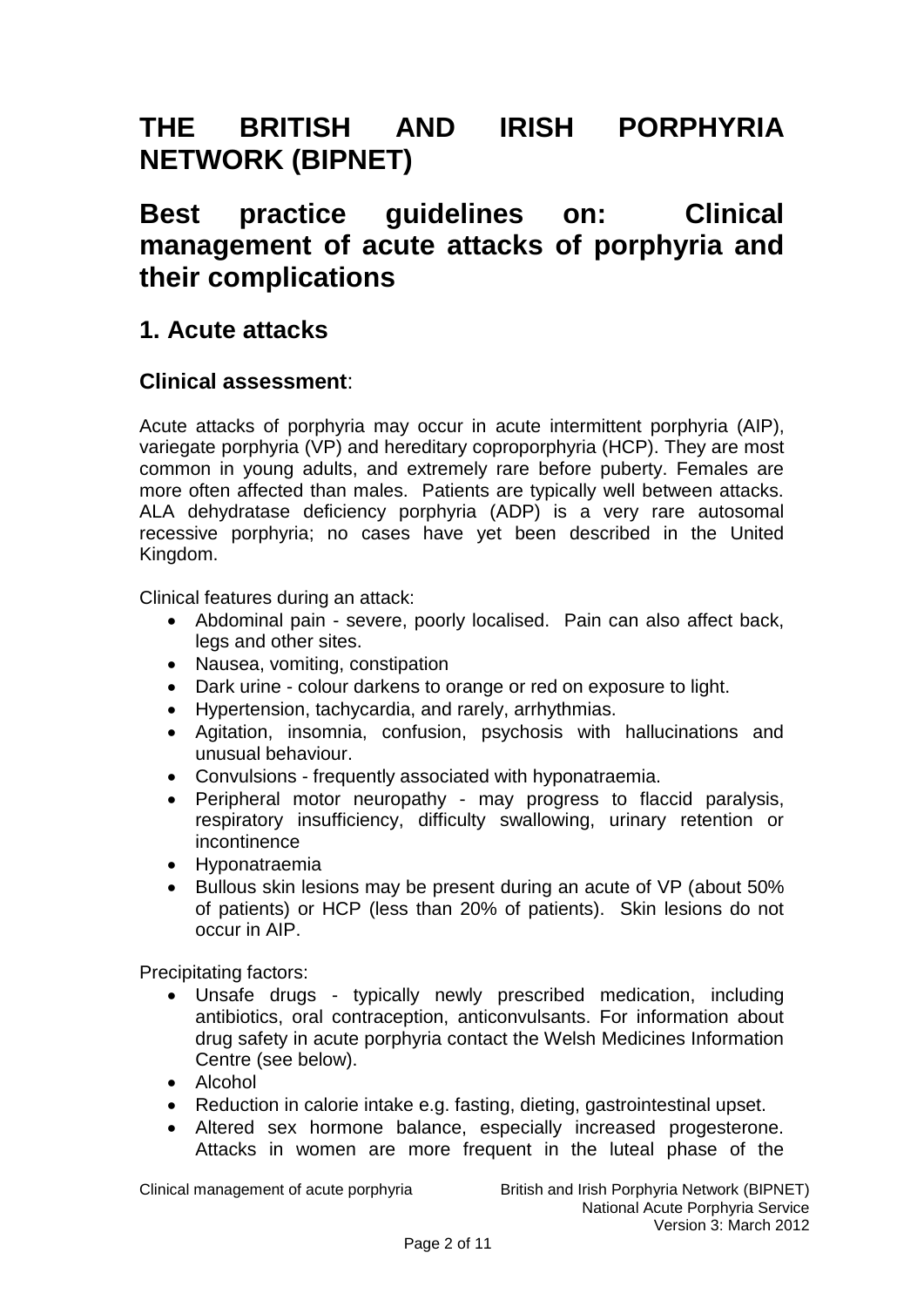menstrual cycle. Pregnancy may trigger an attack but is usually well tolerated.

- Stress
- Infection
- Smoking
- Illicit drugs

Inheritance of AIP, VP and HCP is autosomal dominant, so a history may reveal an affected relative. However most carriers of the gene defect are likely to remain asymptomatic (penetrance is incomplete).

| <b>Test</b>               | <b>Sample</b>          | Laboratory                   | <b>Reason</b>           |  |
|---------------------------|------------------------|------------------------------|-------------------------|--|
| <b>Urine</b>              | 10 ml urine in $\vert$ | <b>Check</b><br><b>local</b> | Confirm                 |  |
| porphobilinogen           | plain                  | <b>Clinical</b>              | diagnosis $^{2,3}$      |  |
| $(PBG)^1$<br>and<br>total | bottle,<br>must        | <b>Chemistry</b>             |                         |  |
| porphyrin                 | protected<br>be        | laboratory<br>for            |                         |  |
|                           | from light             | test availability            |                         |  |
| Electrolytes,             | <b>Plasma</b>          | <b>Routine Clinical</b>      | <b>Detect</b>           |  |
| creatinine, urea          |                        | <b>Chemistry</b>             | hyponatraemia           |  |
|                           |                        |                              | or dehydration          |  |
| <b>Full blood count</b>   | Whole blood            | <b>Routine</b>               | <b>Detect infection</b> |  |
|                           |                        | Haematology                  |                         |  |

#### **Initial investigations**

#### **Other investigations as indicated, such as**

| <b>Test</b>                               | <b>Indication</b>          |
|-------------------------------------------|----------------------------|
| Blood and urine cultures, chest X-ray, C- | possible<br>Severe attack, |
| reactive protein                          | infection                  |
| Serum and urine osmolalities, urine       | Hyponatraemia              |
| sodium                                    |                            |
| <b>Magnesium</b>                          | Severe attack, convulsions |
| Liver function tests <sup>4</sup>         | Severe attack, alcohol,    |
|                                           | drugs                      |
| <b>Clotting screen</b>                    | <b>Severe attack</b>       |
| <b>ECG</b>                                | Tachycardia, arrhythmia    |
| <b>EEG, brain MRI</b>                     | Encephalopathy,            |
|                                           | convulsions                |

**<sup>1</sup>**PBG analysis, preferably by a quantitative test, is essential. A positive result in a qualitative or semi-quantitative screening test must be followed by urgent PBG quantitation. However in a severely ill patient, treatment should not be delayed.

**<sup>2</sup>** Urine PBG concentration is always raised in an acute attack of porphyria. Some patients with acute porphyria (especially AIP) have persistently elevated urine PBG concentrations. Interpretation of results in such patients is complex as it requires comparison with a recent baseline quantitative PBG:creatinine ratio in conjunction with clinical assessment. PBG is not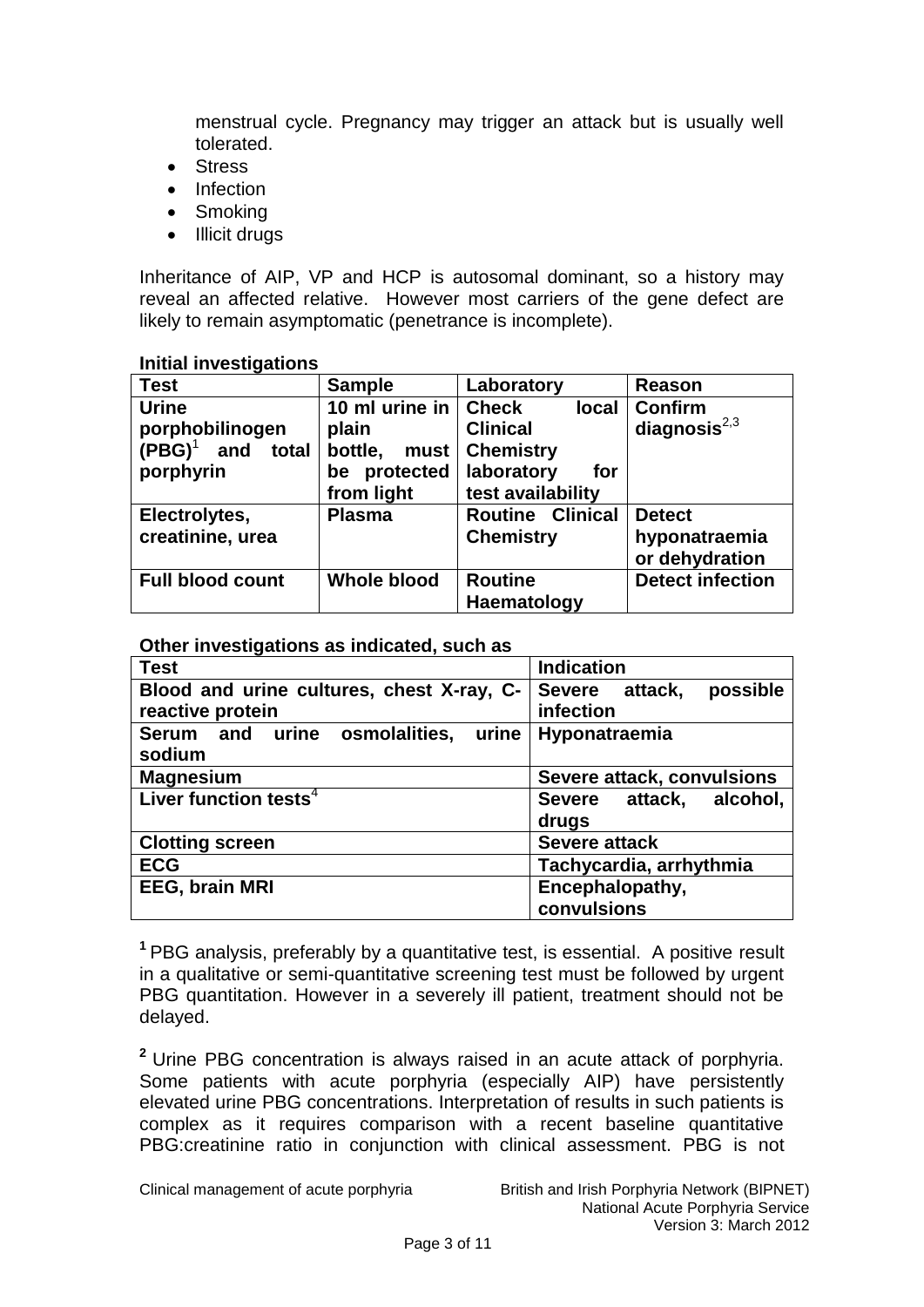increased in ADP and urine ALA should also be measured in children if acute porphyria is suspected.

**<sup>3</sup>** Urine PBG excretion may return to normal relatively quickly in VP and HCP. Where there is a delay in sample collection, PBG measurement alone is not sufficient to exclude acute porphyria; analysis of faecal and plasma porphyrins is essential.

**<sup>4</sup>**Liver function is not affected in acute porphyria. Increased transaminase activity may be evidence of rhabdomyolysis, which can be diagnosed by measuring creatine kinase.

### **Management of an acute attack:**

Specific treatment is indicated only in patients with clinical features of an acute attack **and** increased excretion of porphobilinogen in the urine. In mild attacks, a high carbohydrate diet and supportive measures may be used for up to 48 hours. However if neurological complications occur in the absence of other indicators of severity, treatment with haem arginate should be started immediately

Patients with severe attacks should be admitted to hospital for evaluation, control of symptoms, and prompt treatment of complications. Symptoms usually improve within a few days of starting haem arginate, and most patients make a complete recovery in 1-2 weeks. Patients with neurological complications (convulsions, progressive neuropathy, respiratory insufficiency, encephalopathy), severe hyponatraemia (plasma sodium less than 120 mmol/L) or cardiac arrhythmias must be cared for in a High Dependency or Intensive Care Unit (see section 2 below).

**Remove precipitating factors**: Review medication and check for safety in acute porphyria. New medication is a common trigger. Look for, and treat, infection.

**Consider other causes of symptoms**: For instance, abdominal pain in a patient with porphyria may be due to appendicitis, cholecystitis or a complication of pregnancy. Surgical or other appropriate opinions should be sought if other diagnoses are thought possible.

**Haem arginate:** Intravenous haem arginate reduces production of porphyrins and their precursors, ALA and porphobilinogen, by repressing hepatic ALA synthase activity. Many clinical trials suggest that acute attacks respond favourably to haem arginate, though the only placebo controlled double blind trial (involving 12 patients) gave a statistically insignificant result (Herrick *et al*, 1989). Early treatment with haem is associated with significantly improved outcome (Mustajoki and Nordmann, 1993).

Indications for haem arginate in acute porphyria include severe or prolonged pain, persistent vomiting, hyponatraemia, convulsions, psychosis or neuropathy. See Appendix A for details of administration. Haem arginate has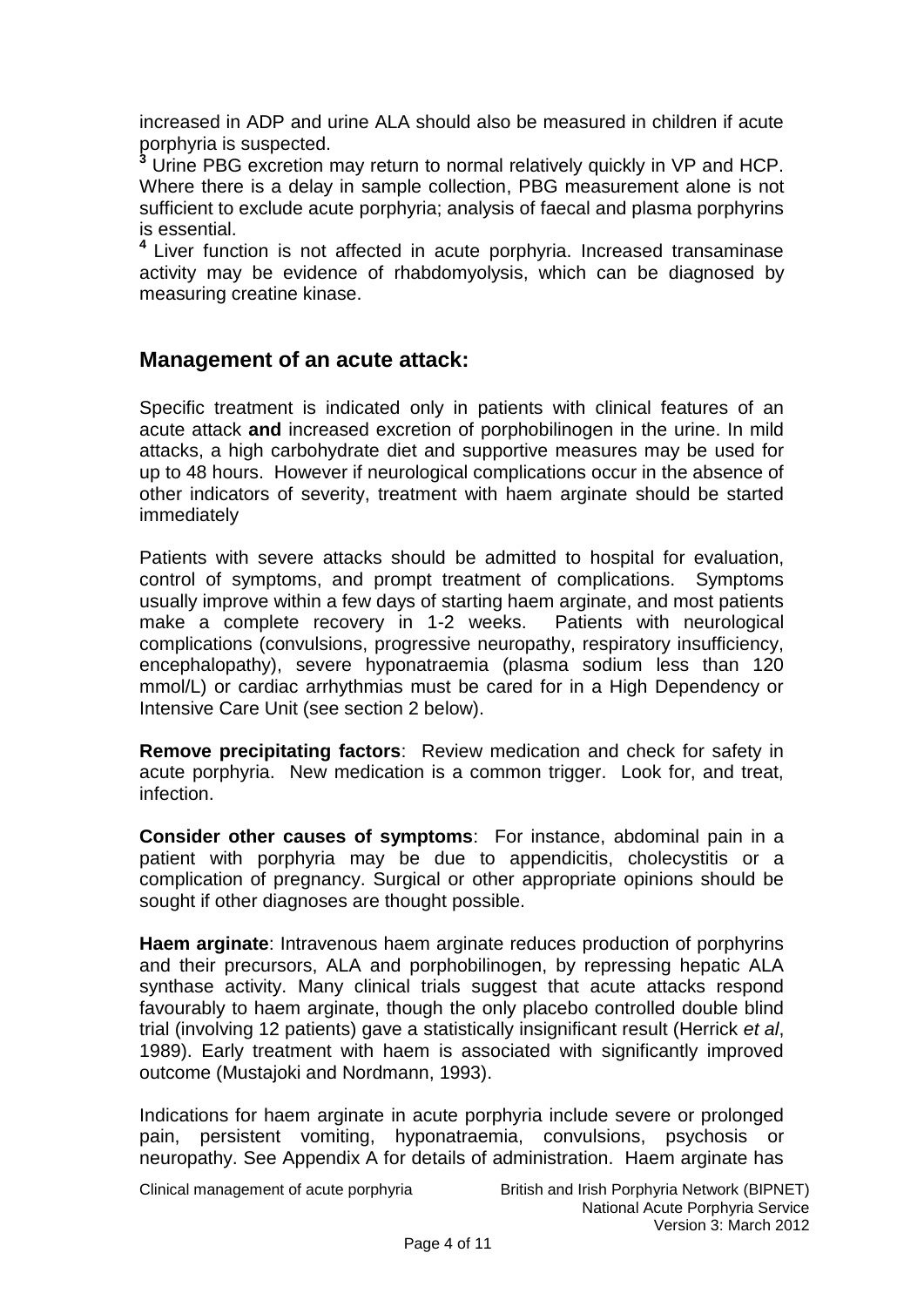been administered in pregnancy and appears to be safe (Marsden and Rees, 2010).

Haem arginate is irritant to veins, and repetitive peripheral use may lead to loss of the superficial venous system. It is therefore very important to infuse through a large vein, and to alternate arms for daily infusions. Administration advice must be followed carefully, particularly after the infusion:

- After the haem arginate has run through, immediately rinse vein with 250ml 0.9% NaCl (initially 3-4 boluses of 10ml, then infuse remainder)
- Remove venous cannula.

Although there is no published evidence, these problems may be reduced by diluting haem arginate in albumin rather than in saline. The use of 20% albumin provides a 1:1 molar ratio of albumin to haem and should ensure binding of all haem molecules, since each molecule of albumin has a single high affinity haem binding site (Anderson *et al.*, 2006).

**Analgesia:** Analgesia should be given as soon as possible. Seek support from a pain team where available. Patients with severe attacks require opiates to control their pain, and analgesic requirements are typically high. Morphine, diamorphine and fentanyl are safe, but pethidine should be avoided in this situation, as metabolites may be associated with seizures. Consider use of a Patient Controlled Analgesia (PCA) pump to deliver an intravenous opiate with a prophylactic antiemetic. Opiates should be replaced by less addictive analgesics as early as possible and should not be dispensed after discharge from hospital.

**Other medication:** All drugs given to the patient should be checked for their safety in acute porphyrias. The Welsh Medicines Information Service provides advice and a list of safe drugs:

website: [www.wmic.wales.nhs.uk/porphyria\\_info.php](http://www.wmic.wales.nhs.uk/porphyria_info.php)

Tel: 029 2074 3877 or 029 2074 2251

Email: welshmedicines.information@cardiffandvale.wales.nhs.uk

- a. Nausea and vomiting can be treated with prochloperazine, promazine or ondansetron.
- b. Severe agitation and anxiety can be treated with chlorpromazine.
- c. Hypertension and tachycardia may be cautiously treated with atenolol, propranolol or labetalol (but monitor for hypotension and bradycardia).
- d. Convulsions can be terminated with intravenous diazepam**#** , clonazepam or magnesium sulphate.

#### **# Although safety of diazepam is controversial, benefit outweighs risk when used in this acute situation. However safer anxiolytics should be prescibed for ongoing use.**

Clinical management of acute porphyria British and Irish Porphyria Network (BIPNET) National Acute Porphyria Service **Nutrition:** Carbohydrate loading was the standard treatment for an acute attack prior to the availability of haem arginate. Glucose has a repressive effect on ALA synthase through effects on peroxisome proliferator-activated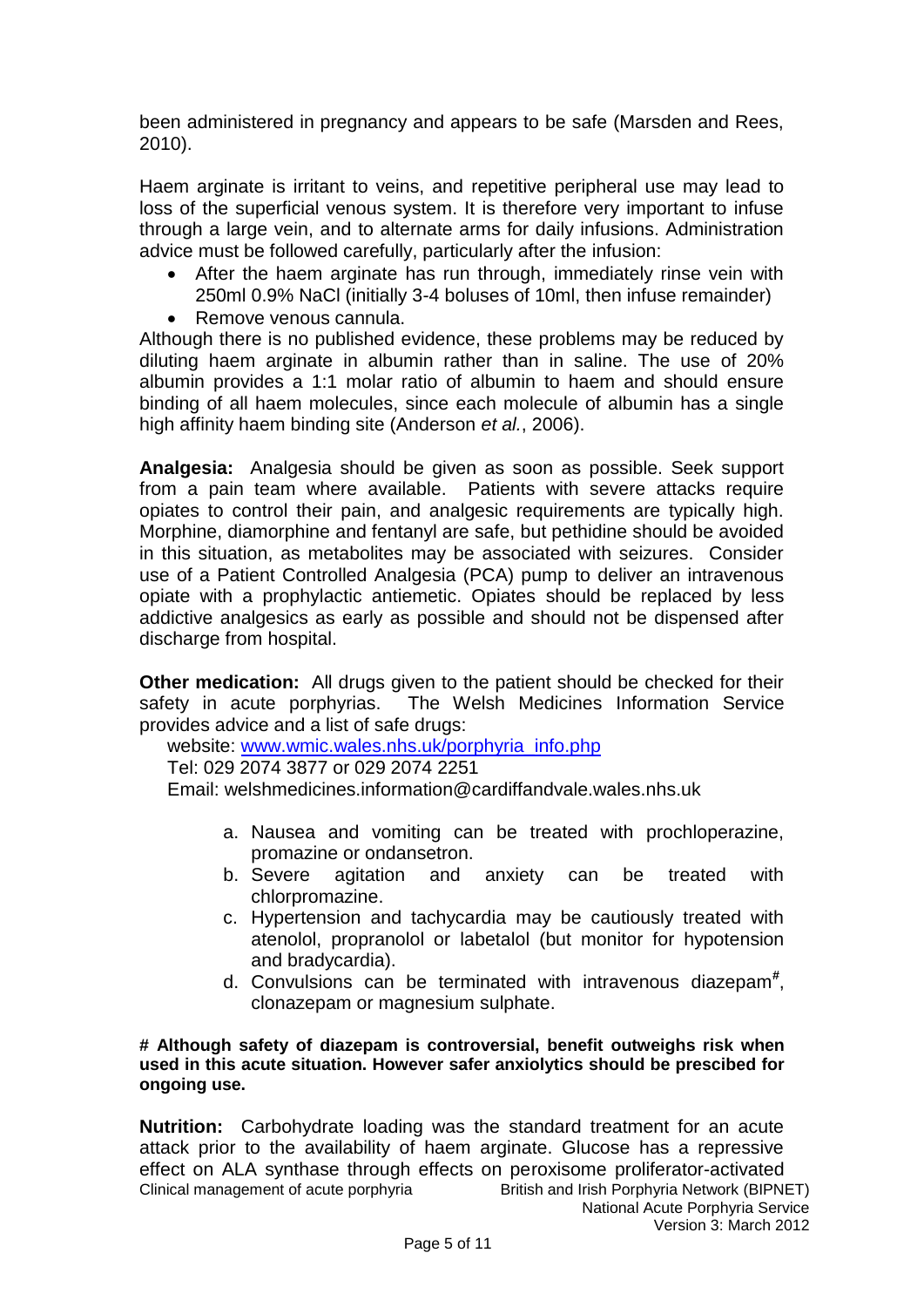receptor gamma coactivator 1-alpha (Handschin *et al*., 2005). Mild attacks (mild pain, no vomiting, no paralysis, no hyponatraemia) may be aborted by increasing oral carbohydrate intake with the use of glucose containing drinks and high-energy foods.

In more severe attacks where oral intake is poor, for instance due to vomiting, and intravenous fluid therapy is required, 0.9% sodium chloride containing 5% glucose can be given intravenously at a rate of 2 litres per 24 hours. Experience from several specialist porphyria centres indicates that this practice can prevent the development of severe hyponatraemia (Hift and Meissner 2005; Puy *et al.* 2010). **Intravenous glucose in water solutions, such as dextrose 5% or 10%, should be avoided as they may aggravate hyponatraemia.** Intravenous glucose has no role in the treatment of an acute attack once treatment with haem arginate has commenced.

**Fluid balance**: Monitor fluid balance. Intravenous fluid replacement with 0.9% sodium chloride may be required to correct dehydration or electrolyte imbalance. Hyponatraemia should be corrected slowly (less than 6 mmol/L in 24 hours) to minimise the risk of central pontine myelinolysis. Fluid restriction is not appropriate, as hyponatraemia is at least partly due to renal sodium loss. See above for use of intravenous glucose.

**Cardiovascular function:** Pulse and blood pressure should be checked at least 4 hourly. An ECG monitor should be used to check for arrhythmias in patients with a tachycardia.

**Respiratory function**: Monitor respiratory rate, vital capacity, and blood gases in severe attacks. Evidence of respiratory insufficiency requires immediate transfer to an Intensive Care Unit for intubation and positive pressure ventilation.

**Neurological function**: Monitor for signs of neuropathy, including muscle strength, bladder and bowel function.

| <b>Test</b>                 | <b>Frequency (at least)</b>                   |  |  |  |  |
|-----------------------------|-----------------------------------------------|--|--|--|--|
| Electrolytes,               | urea, Daily (Every 8-12 hours if iv fluids or |  |  |  |  |
| creatinine                  | hyponatraemia)                                |  |  |  |  |
| <b>Full blood count</b>     | <b>Twice weekly</b>                           |  |  |  |  |
| Calcium, magnesium          | <b>Twice weekly</b>                           |  |  |  |  |
| <b>Liver function tests</b> | <b>Twice weekly</b>                           |  |  |  |  |
| <b>C-reactive protein</b>   | <b>Twice weekly</b>                           |  |  |  |  |

#### **Monitoring blood tests should include:**

## **2. Severe acute attacks with neuropathy**

Severe attacks with neuropathy are almost always a consequence of delayed diagnosis and/or delayed treatment. Neuropathy usually develops in the context of pre-existing abdominal pain, and other clinical features of a severe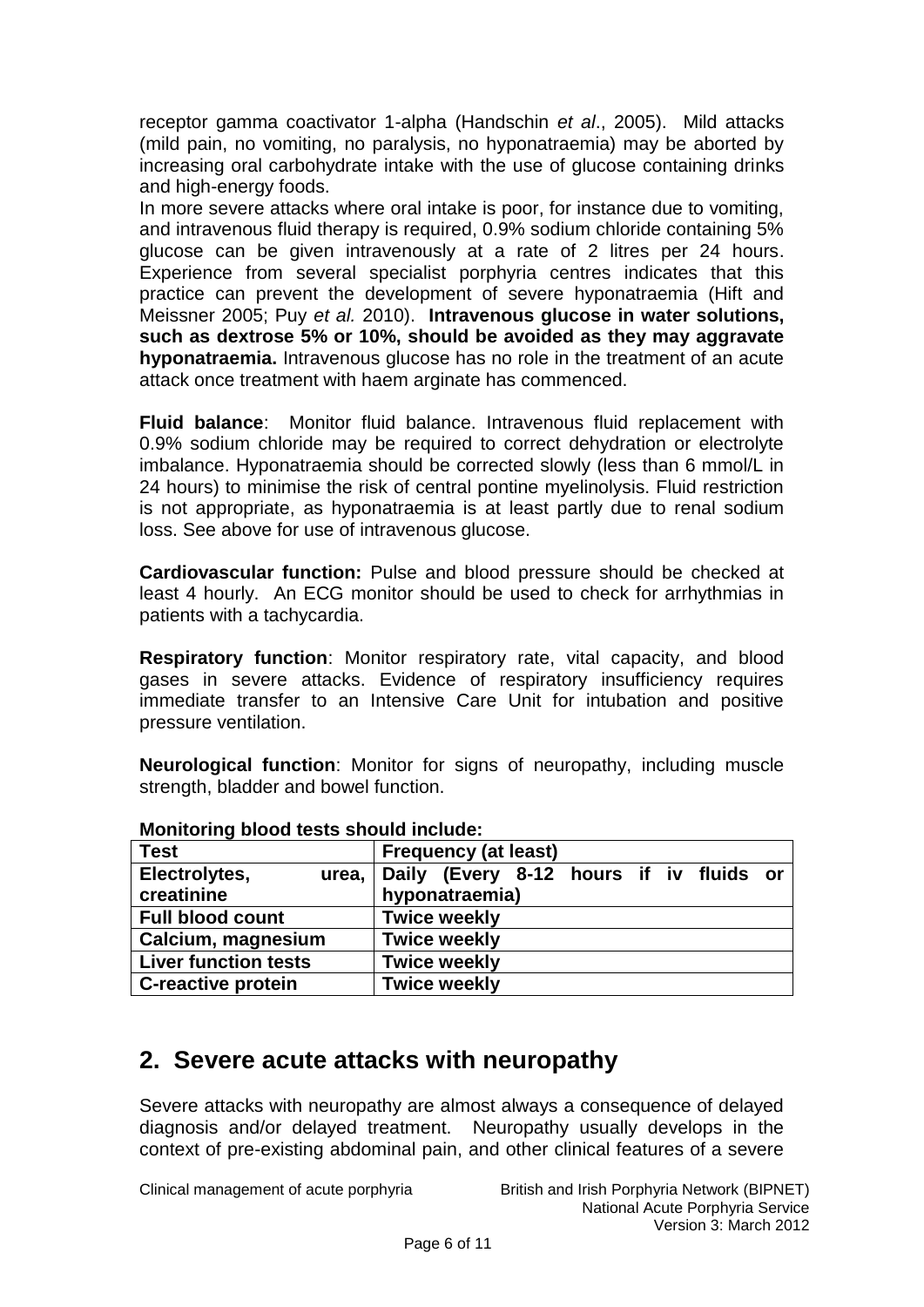acute attack. A symmetrical motor neuropathy with weakness beginning proximally in the upper limbs is typical. Focal neuropathy can also occur, and may involve cranial nerves. Neuropathy may progress rapidly to give complete paralysis, incontinence or urinary retention, swallowing difficulties and respiratory failure. Sensory neuropathy is uncommon.

### **Management of a severe attack with neuropathy**:

Progressive neuropathy is a medical emergency, and care of such patients must initially take place in a High Dependency or Intensive Care Unit, with access to specialist Metabolic and Neurology advice. Management should involve a multidisciplinary approach with monitoring of all organ systems and appropriate support. Infections are the main complication in critically ill patients and should be treated promptly and aggressively. Care can be transferred to general Neurology or Rehabilitation services after the acute attack has subsided, provided the patient does not require respiratory support.

**Haem arginate**: Patients with neuropathy must be treated with haem arginate as soon as possible. Although haem arginate will not reverse an established neuropathy, it will prevent further neuronal damage. In a severely ill patient, courses of haem arginate longer than 4 days may be indicated, although there is no good evidence that this improves outcome. Longer courses should be considered in patients with advanced neurological damage with the aim of suppressing progression. The optimum dose, frequency and duration are uncertain, but treatment periods as long as 3 months have been undertaken occasionally. A daily infusion at 3 mg/kg is advisable initially, with gradual reduction of either the dose or frequency of infusions as the patient recovers. Relapse is likely on stopping long-term haem arginate, and most patients need a maintenance dose, for instance a weekly haem arginate infusion, for a long period.

**Respiratory support**: Artificial ventilation may be necessary for several months if respiratory failure has occurred.

**Physiotherapy and occupational therapy**: Recovery from neuropathy occurs slowly and may be incomplete. Intensive physiotherapy should be started as soon as possible to optimise recovery of function. Even advanced paralysis is potentially reversible though it may require months of rehabilitation. At a later date, occupational therapy is important to help the patient achieve independence and minimise long-term disability.

**Neuropathic pain**: Gabapentin and opiate patches may be useful to control neuropathic pain during recovery.

**Safe medication:** In the setting of an Intensive Care Unit with many staff from different disciplines involved inpatient care, it is particularly important to check all medication for safety in acute porphyria. Prescription of an unsafe drug in a patient who is already seriously ill with an acute attack must be avoided.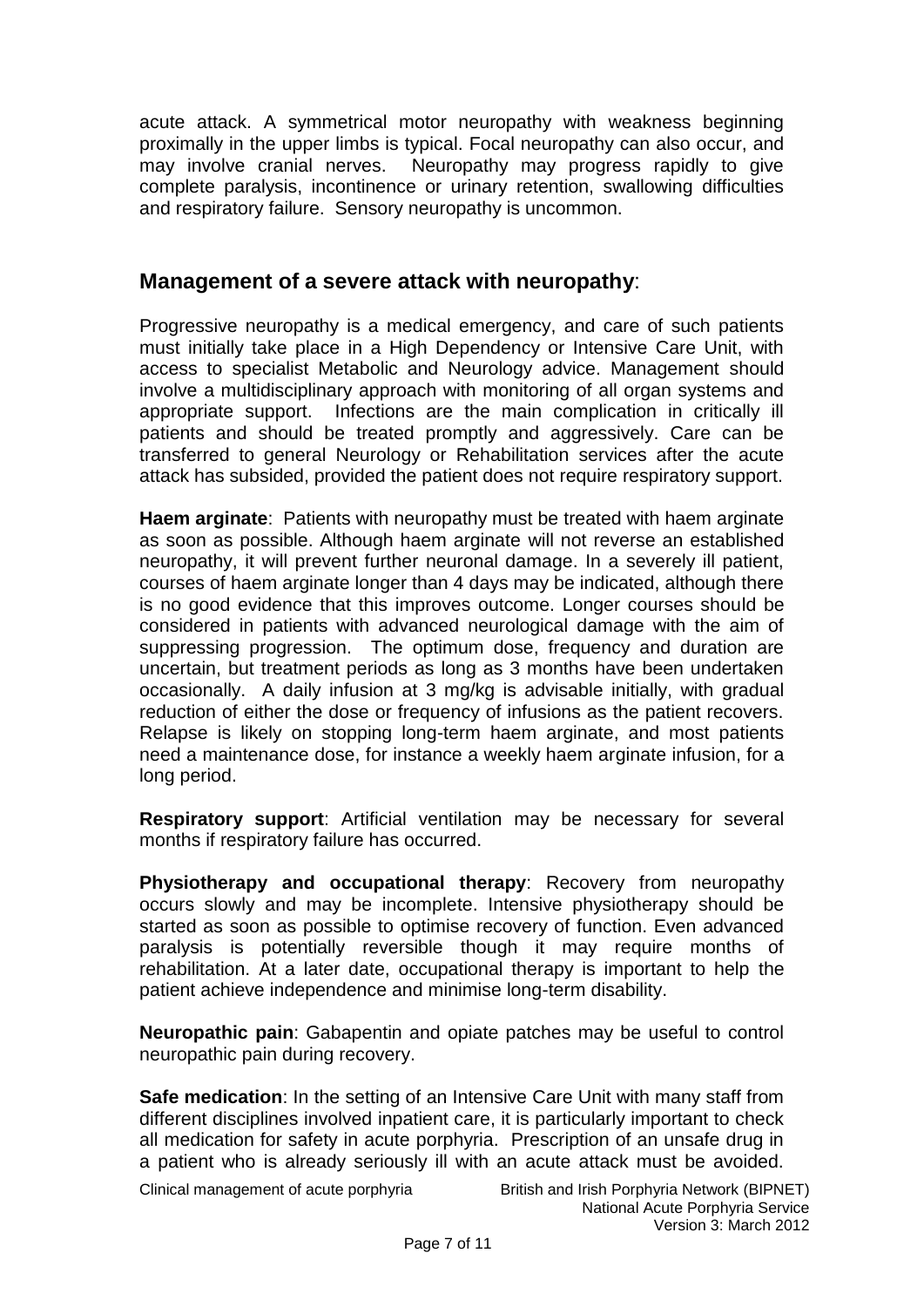Clear reminders both above the patient's bed and attached to the drug chart, as well as a suitable wrist-band are useful.

**Nutritional support**: Good nutrition by enteral or parenteral routes is essential to prevent catabolism and reduce the risk of further attacks. Specialist Dietetic advice should be sought. Folic acid and vitamin  $B_{12}$  may require supplementation. Vitamin D deficiency is likely in a patient who has been hospitalised for many months. Iron status should be monitored. The patient should be weighed weekly.

**Psychiatric support**: Many patients are young women who have previously led healthy and fulfilling lives. Psychiatric problems including depression are common and should be managed appropriately. Note that fluoxetine is safe in acute porphyria, but tricyclic antidepressants are not safe. Patients may also benefit from referral to a Clinical Psychologist for counselling and support.

| <b>Suggested Frequency</b>                                                   |
|------------------------------------------------------------------------------|
| Daily                                                                        |
| <b>Daily</b>                                                                 |
|                                                                              |
| <b>Twice weekly</b>                                                          |
| <b>Twice weekly</b>                                                          |
|                                                                              |
| <b>Twice weekly</b>                                                          |
| <b>Twice weekly</b>                                                          |
| <b>When indicated</b>                                                        |
| <b>Monthly</b>                                                               |
| <b>Monthly</b>                                                               |
| Levels suppressed by haem arginate, but may not                              |
| clinical response. May<br>reflect<br>be<br>useful<br>reducing haem arginate. |
|                                                                              |

**Monitoring in severe attacks with prolonged hospital admission:**

## **3. Recurrent acute attacks**

A minority of patients have recurrent acute attacks of porphyria. In women, attacks are typically related to the menstrual cycle.

## **Management of recurrent acute attacks**:

Clinical management of acute porphyria British and Irish Porphyria Network (BIPNET) **General measures and avoidance of precipitating factors**: Patients should be educated regarding precipitating factors. Regular meals, and avoidance of smoking, alcohol, and drugs that can induce attacks, are all relevant. Symptomatic treatment of nausea and loss of appetite is important to help ensure an adequate diet. Patients should be given a letter or other document giving details of their condition and recommended treatment. They should be given information about appropriate support groups such as the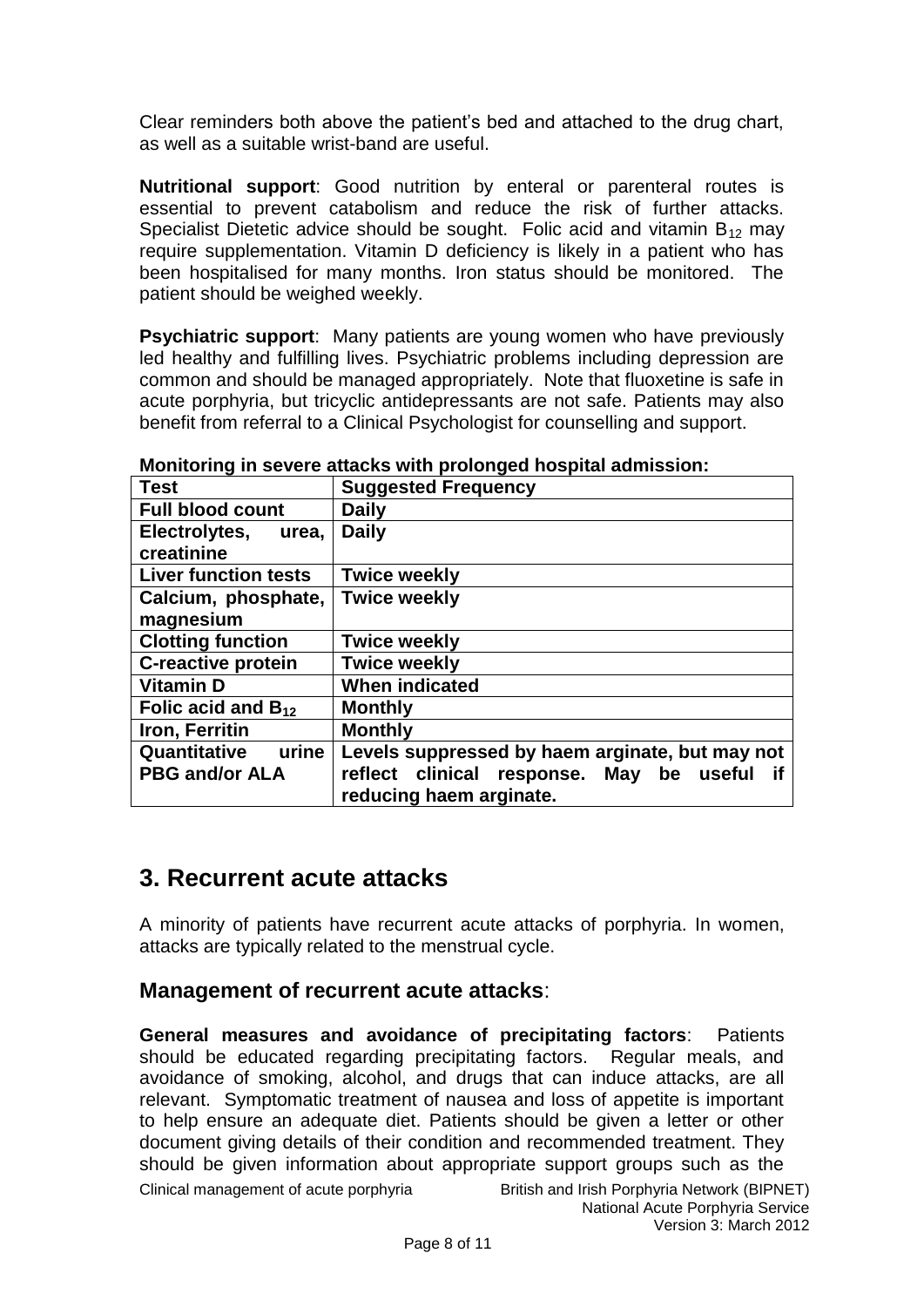British Porphyria Association. All patients with recurrent attacks should be referred to a specialist porphyria centre for advice on management and longterm monitoring.

**Luteinising hormone-releasing hormone analogues**: In women with recurrent pre-menstrual attacks of porphyria, Zoladex 3.6 (containing goserelin acetate 3.6 mg) a long acting analogue of luteinising hormonereleasing hormone, can be administered to prevent ovulation. The implant is given by subcutaneous injection into the anterior abdominal wall every 28 days, with the first injection being given during the first few days of the menstrual cycle. NOTE Administration of gonadotrophin releasing hormone analogues may induce a hormone surge that can trigger an acute attack. Side effects include depression, hot flushes, reduced libido, osteoporosis and other menopausal symptoms. These can be reduced by use of a low dose oestrogen patch. Regular gynaecological review, and annual bone density determinations should be arranged. Treatment with gonadotrophin relasing hormone analogues should be reviewed after one year.

**Prophylactic haem arginate**: Haem arginate is not licensed as a preventative treatment, but it has been useful in some patients in whom quality of life is severely impaired by frequent, recurrent attacks that are unresponsive to the above measures. Problems include complications related to venous access devices, iron overload associated with long term use, (which can be managed with venesection) and difficulty withdrawing treatment. The decision to commence regular haem arginate should be made only by specialist metabolic centres with experience in this therapy and facilities for follow up and monitoring. Administration through a central line is preferable. This should be inserted and managed by clinical staff with experience in the field of vascular access. Prophylactic haem arginate should be given at the lowest possible frequency that is effective. In patients with pre-menstrual attacks, one infusion of haem arginate (or two infusions on consecutive days) at an appropriate point in the second half of the cycle may be sufficient. Home therapy supervised by one of the homecare nursing companies may be possible for some patients, and will minimise disruption to daily life.

**Liver Transplantation**: Liver transplantation has been undertaken in 10 AIP patients in the UK and Ireland and is curative, resulting in biochemical and clinical remission (Soonawalla *et al*., 2007, Dowman *et al*., 2011). Indications include: intractable acute attacks not responsive to medical treatment, recurrent acute attacks severely affecting quality of life, repeated severe life threatening acute attacks leading to prolonged ventilation, lack of venous access for haem arginate treatment. Morbidity and mortality after transplantation is dependent on the level of preoperative complications and organ damage (paralysis, contractures, technical difficulty due to large vein thromboses).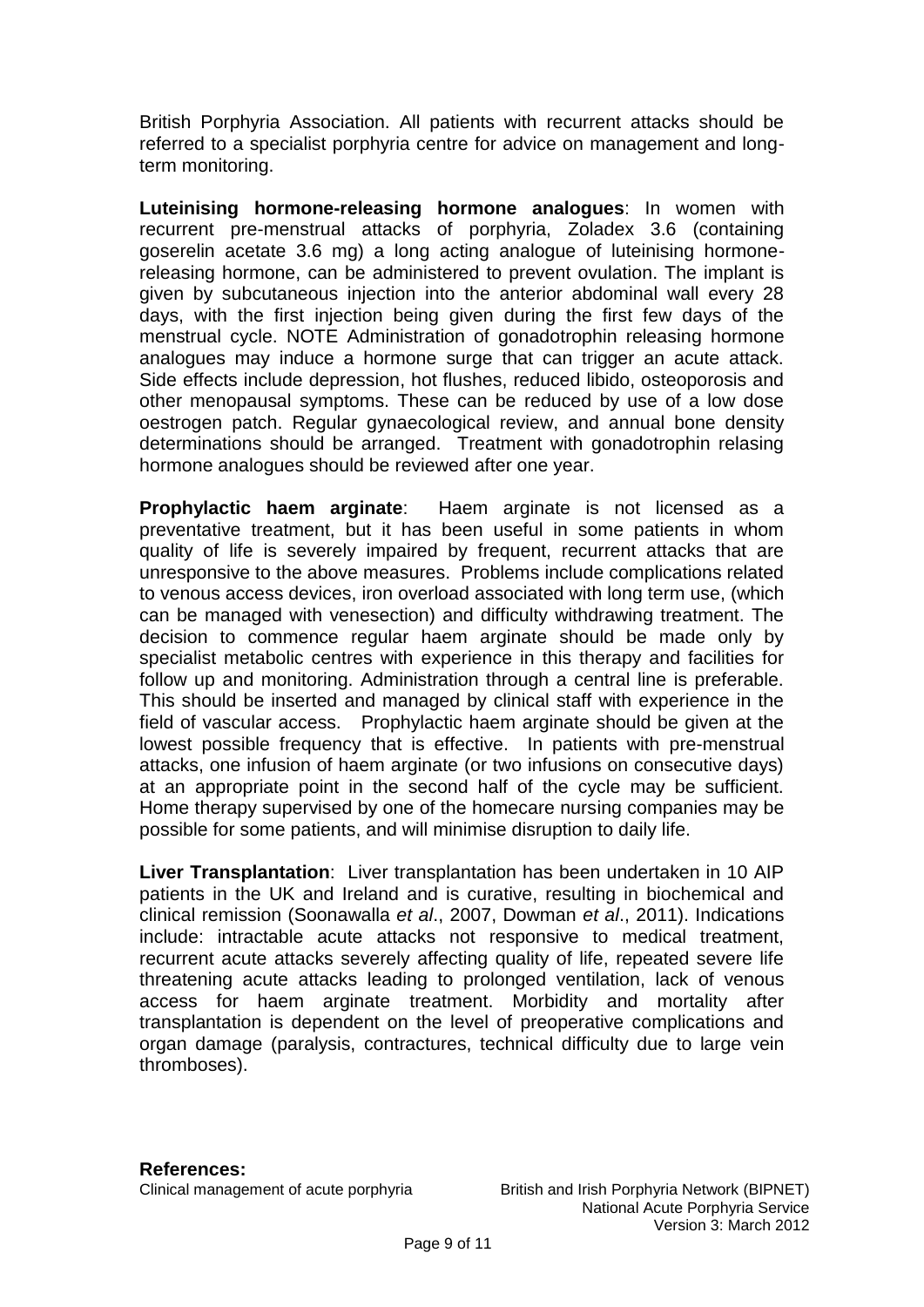Handschin C, Lin J, Rhee J, Peyer A-K, Chin S, Wu P-H, Meyer US and Spiegelman BM. Nutritional regulation of hepatic heme biosynthesis and porphyria through PCG-1α. 89 122: 505-512 (2005).

Herrick, AL, McColl KE, Moore MR, Cook A and Goldberg A. Controlled trial of haem arginate in acute hepatic porphyria. *Lancet* 1: 1295-1297 (1989)

Mustajoki, P and Nordmann Y. Early administration of heme arginate for acute porphyric attacks. *Arch Intern Med* 153: 2004-2008 (1993).

Marsden JT and Rees DC. A retrospective analysis of outcome of pregnancy in patients with acute porphyria. *Journal of Inherited Metabolic Diseases* 33:591-596 (2010).

Anderson KE, Bonkovsky HL, Bloomer JR and Shedlofsky SI. Reconstitution of Haematin for intravenous infusion. Annals of Internal *Medicine* 144(7): 537- 538 (2006).

Hift RJ and Meissner PN. An analysis of 112 acute porphyric attacks in Cape Town, South Africa: Evidence that acute intermittent porphyria and variegate porphyria differ in susceptibility and severity. *Medicine (Baltimore)* 84:48-60 (2005).

Puy H, Gouya L and Deybach JC. Porphyrias *Lancet* 375(9718):924-37 (2010).

Soonawalla ZF, Orug T, Badminton MN, Elder GH, Rhodes JM, Bramhall SR and Elias E. Liver transplantation as a cure for acute intermittent porphyria. *Lancet* 363: 705-706 (2004).

Dowman JK, Gunson BK, Mirza DF, Bramhall SR, Badminton MN and Newsome PN. Liver transplantation for acute intermittent porphyria is complicated by a high rate of hepatic artery thrombosis. *Liver Transplantation* (in press, May 2011).